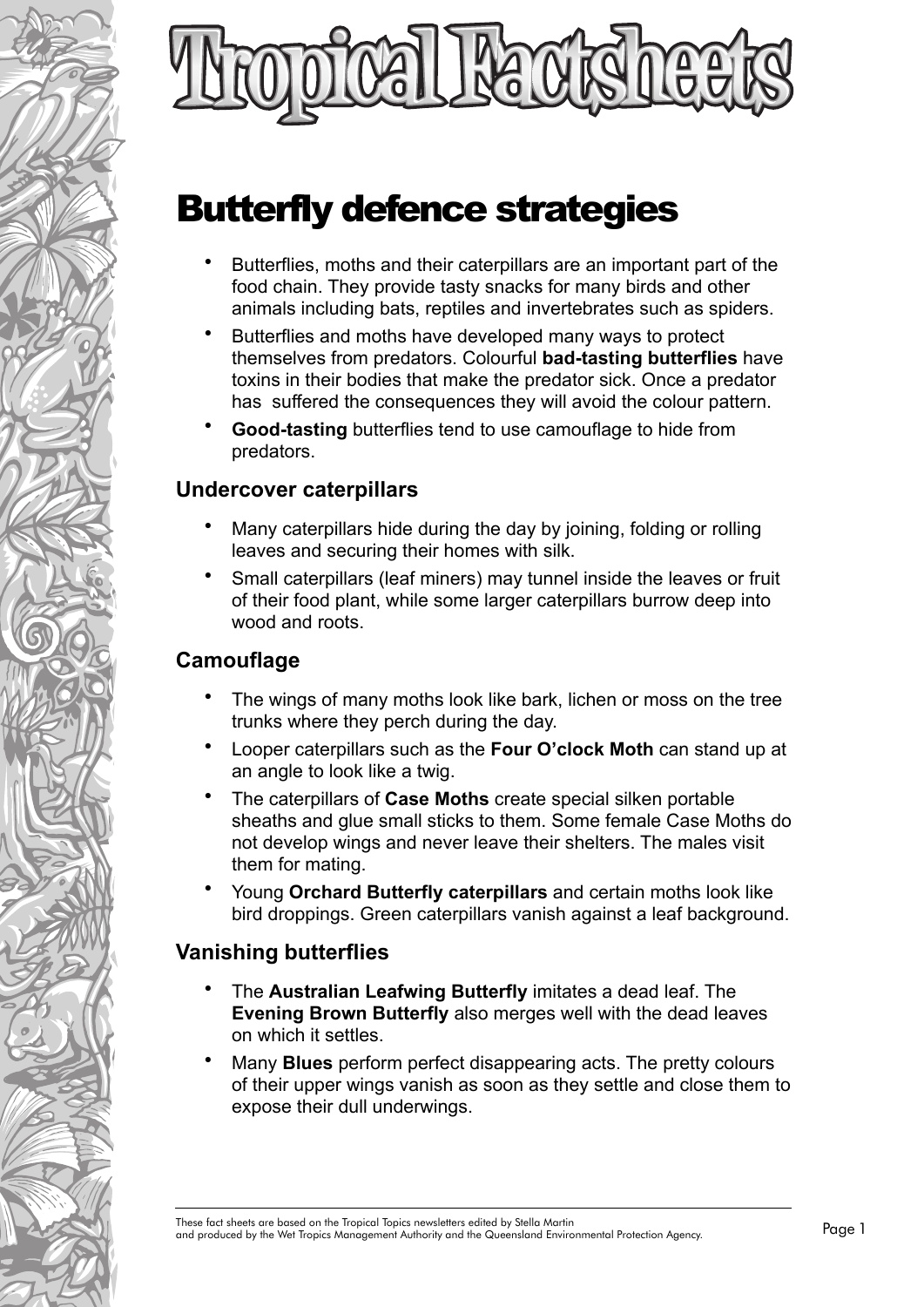#### **Bungy escape**

- When disturbed, some caterpillars simply drop out of sight using a silken thread to lower themselves below the foliage until the danger has passed.
- Other caterpillars wriggle wildly and attempt to strike predators and parasites.
- Some moths avoid capture in spider webs and on sticky sundew traps by sacrificing some of their scales.

#### **Hairy horrors**

- The toxic stinging hairs on the caterpillars of some moth species especially the **Bag or Boree Moth** can be painful and itchy.
- Many of the hairy caterpillars gather together in a silken fortress at the base of a tree.



*Bag or Boree Moth caterpillar*

• Hairy caterpillars may move in a long snake-like procession to their food plants. Potential predators may mistake them for one very long hairy worm.

## **Smelly surprises**

- If a predator penetrates the bird-dropping disguise of the **Orchard Butterfly caterpillar** it may face a pair of bright red horns which pop up from the caterpillar's head. Birds are particularly sensitive to the colour red. The horns also produce a strong smell which repels insects such as parasitic wasps.
- **Swallowtail Butterflies** (like the Birdwings and Ulysses Butterflies) may use this defence strategy when disturbed.
- Some moth caterpillars also have pop-up osmeteriums and can produce formic acid to repel predators.

## **Chemical weapons**

- Many caterpillar food plants contain toxins. (While the plants evolved toxic defences against being eaten, the butterflies evolved alongside the plants and developed resistance to them.) The poisons are retained when the caterpillar turns into a butterfly.
- Adult **Wanderer Butterflies** acquire their toxins from Milkweeds. Their toxins, which are most concentrated in their wings, are a type of heart poison which affects vertebrates. A bird which attacks these butterflies and attempts to eat their wings



These fact sheets are based on the Tropical Topics newsletters edited by Stella Martin<br>These fact sheets are based on the Tropical Topics newsletters edited by Stella Martin<br>And Protection Agency.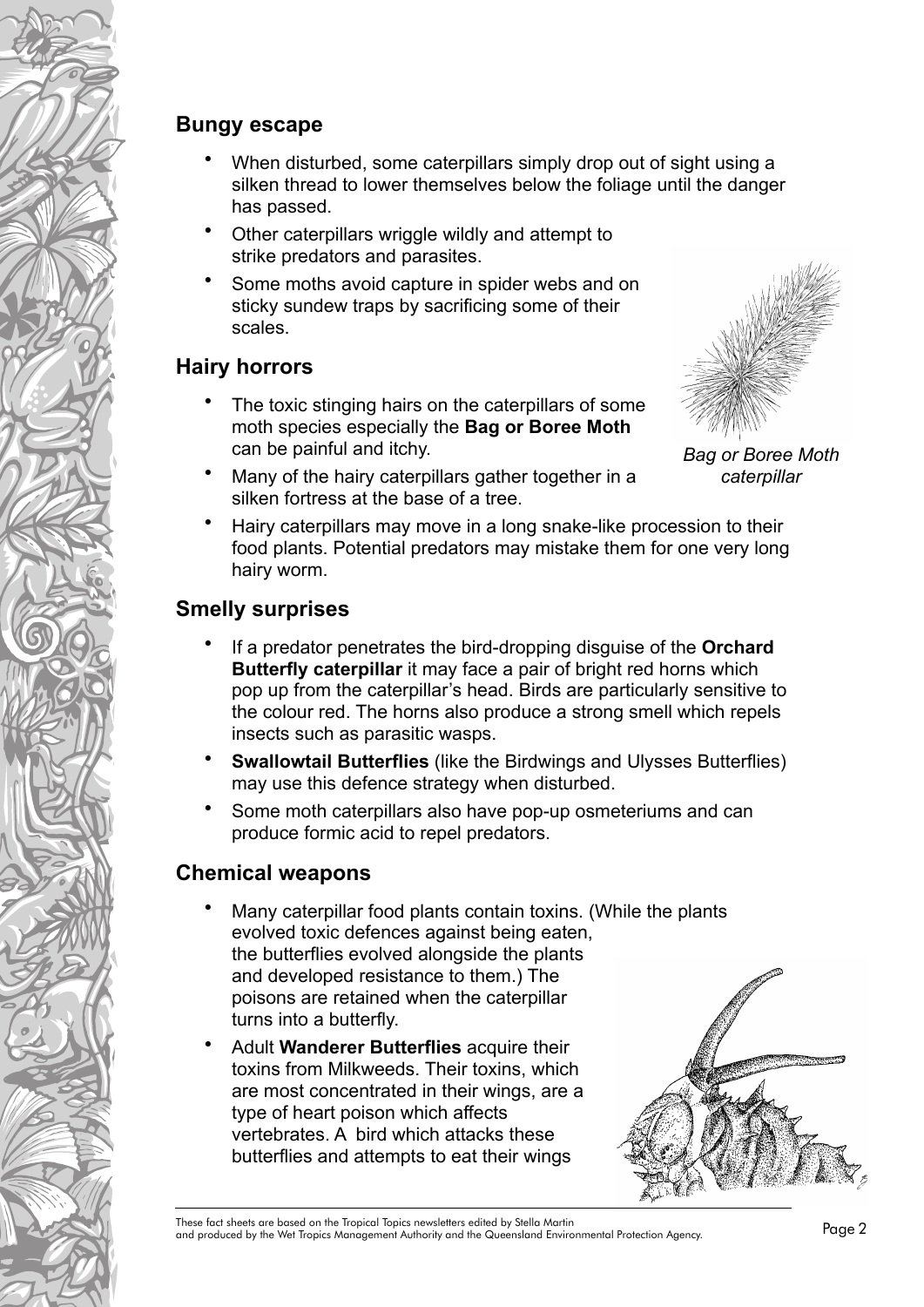quickly starts to vomit. It doesn't necessarily die, but instead it lives to remember not to repeat its mistake.

- Many **Tiger Moths** can pre-empt an attack by producing, with a sizzling sound, a pungent, toxic, frothy substance from the sides of their heads.
- Certain moth caterpillars spit repellent liquid at their enemies. The liquid is extracted from their food plants and stored in a special part of their gut ready for use.
- The **Common Australian Crow Butterfly** which feeds on native figs and hoyas has the toxic Oleander as its food plant. Its pupae are an obvious silver or gold colour to advertise the danger.
- **Aristolochia vines**, which are eaten by Birdwing, Red-bellied Swallowtail and Big Greasy caterpillars, are also toxic.
- Some butterflies and moths manufacture their own toxins. (Certain moths can produce toxic substances such as cyanide.)

## **Bluff tactics**

- The bright wings and colourful stripes of many butterflies and moths would seem to invite predators. Most predators, however, know that red, orange or yellow combined with black or white means danger, and usually indicate that the creature is distasteful or poisonous.
- Some butterflies which are not toxic mimic these colours and patterns. (During the course of evolution the butterflies which most closely resembled the poisonous ones were most likely to survive).
- This strategy is only successful if the poisonous butterfly is more common than its mimic — otherwise neither species benefits, as predators realise that some are edible.
- Some brightly-coloured moths such as the **Tiger Moth** look like wasps and escape attack from predators which don't wish to be stung.
- Some night-flying moths have organs which function as ears and allow them to detect the ultrasound of insectivorous bats, and avoid them.
- Some **Tiger Moths** are able to produce their own ultrasound which warns bats that they are not good to eat. Their clicks may even block the bats' sonar.



*Tiger Moth*

## **Enlisting mercenaries**

- Most butterflies in the **Blue Group** (Lycaenidae) have a special relationship with various species of ants.
- The ants use their antennae to stimulate the caterpillars to produce a sugary substance from special glands in their skin. The ants then